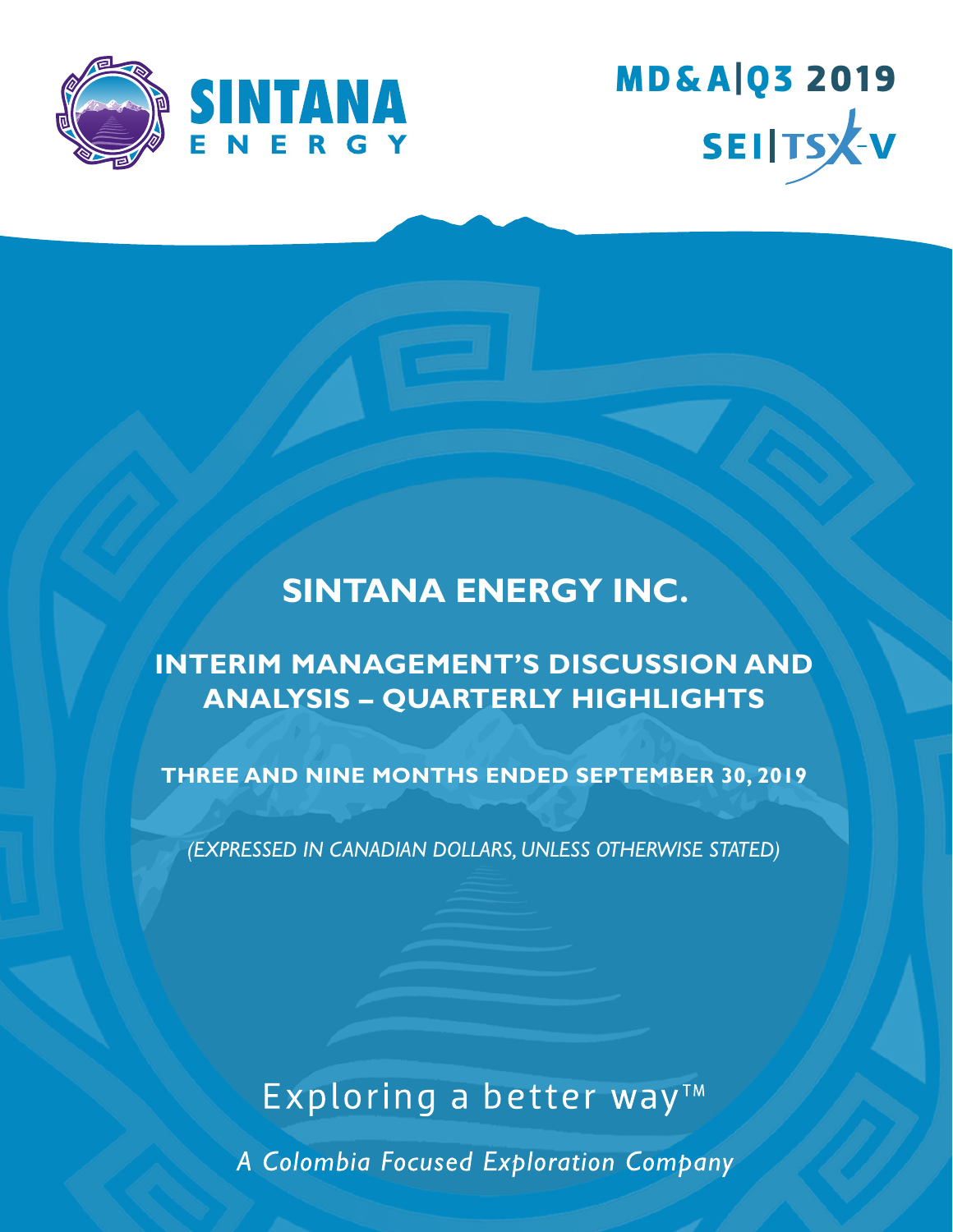#### **Introduction**

The following interim Management's Discussion & Analysis ("Interim MD&A") of Sintana Energy Inc. ("Sintana" or the "Company") for the three and nine months ended September 30, 2019 has been prepared to provide material updates to the business operations, liquidity and capital resources of the Company since its last annual management discussion & analysis, being the Management's Discussion & Analysis ("Annual MD&A") for the fiscal year ended December 31, 2018. This Interim MD&A does not provide a general update to the Annual MD&A, or reflect any non-material events since the date of the Annual MD&A.

This Interim MD&A has been prepared in compliance with section 2.2.1 of Form 51-102F1, in accordance with National Instrument 51-102 – Continuous Disclosure Obligations. This discussion should be read in conjunction with the Company's Annual MD&A, audited annual consolidated financial statements for the years ended December 31, 2018, and December 31, 2017, together with the notes thereto, and unaudited condensed interim consolidated financial statements for the three and nine months ended September 30, 2019, together with the notes thereto. Results are reported in Canadian dollars, unless otherwise noted. The Company's unaudited condensed interim consolidated financial statements and the financial information contained in this Interim MD&A are prepared in accordance with International Financial Reporting Standards ("IFRS") as issued by the International Accounting Standards Board ("IASB") and interpretations of the IFRS Interpretations Committee. The unaudited condensed interim consolidated financial statements have been prepared in accordance with International Standard 34 - Interim Financial Reporting. Accordingly, information contained herein is presented as of November 26, 2019, unless otherwise indicated.

For the purposes of preparing this Interim MD&A, management, in conjunction with the Board of Directors (the "Board"), considered the materiality of information. Information is considered material if: (i) such information results in, or would reasonably be expected to result in, a significant change in the market price or value of Sintana common shares; (ii) there is a substantial likelihood that a reasonable investor would consider it important in making an investment decision; and / or (iii) it would significantly alter the total mix of information available to investors. Management, in conjunction with the Board, evaluated materiality with reference to all relevant circumstances, including potential market sensitivity.

Information about the Company and its operations can be obtained from the offices of the Company or on the System for Electronic Documents Analysis and Retrieval ("SEDAR") and is available for review under the Company's profile on the SEDAR website (**www.sedar.com**).

#### **Description of Business**

Sintana is a Canadian crude oil and natural gas ('hydrocarbons") exploration and development company listed on the TSX Venture Exchange ("TSXV"). Its trading symbol changed from SNN to SEI effective as of the market open on August 10, 2015, subsequent to the business combination with Sintana Holdings Corp. Sintana is primarily engaged in hydrocarbons exploration and development activities in Colombia. The Company's exploration strategy is to acquire, explore, develop and produce superior quality assets with significant reserves potential. Its primary assets are private participation interests of 30% unconventional (carried) and 100% conventional in the potential hydrocarbon resources of the 43,158 acres Valle Medio Magdalena 37 ("VMM-37") Block.

On November 12, 2012, Sintana announced that a wholly-owned Panama subsidiary of the Company, Patriot Energy Oil and Gas Inc. and its Colombian branch Patriot Energy Sucursal Colombia (both entities hereinafter referred to as "Patriot"), had entered into a Farmout Agreement (the "Exxon Agreement") with ExxonMobil Exploration Colombia Limited and ExxonMobil Exploration Colombia Limited Sucursal Colombia (both entities hereinafter referred to as "Exxon") for the exploration and development of unconventional hydrocarbons resources underlying the VMM-37 Block. In April 2013, the Agencia Nacional de Hidrocarburos ("ANH") approved the acquisition by Exxon of an undivided 70% private participation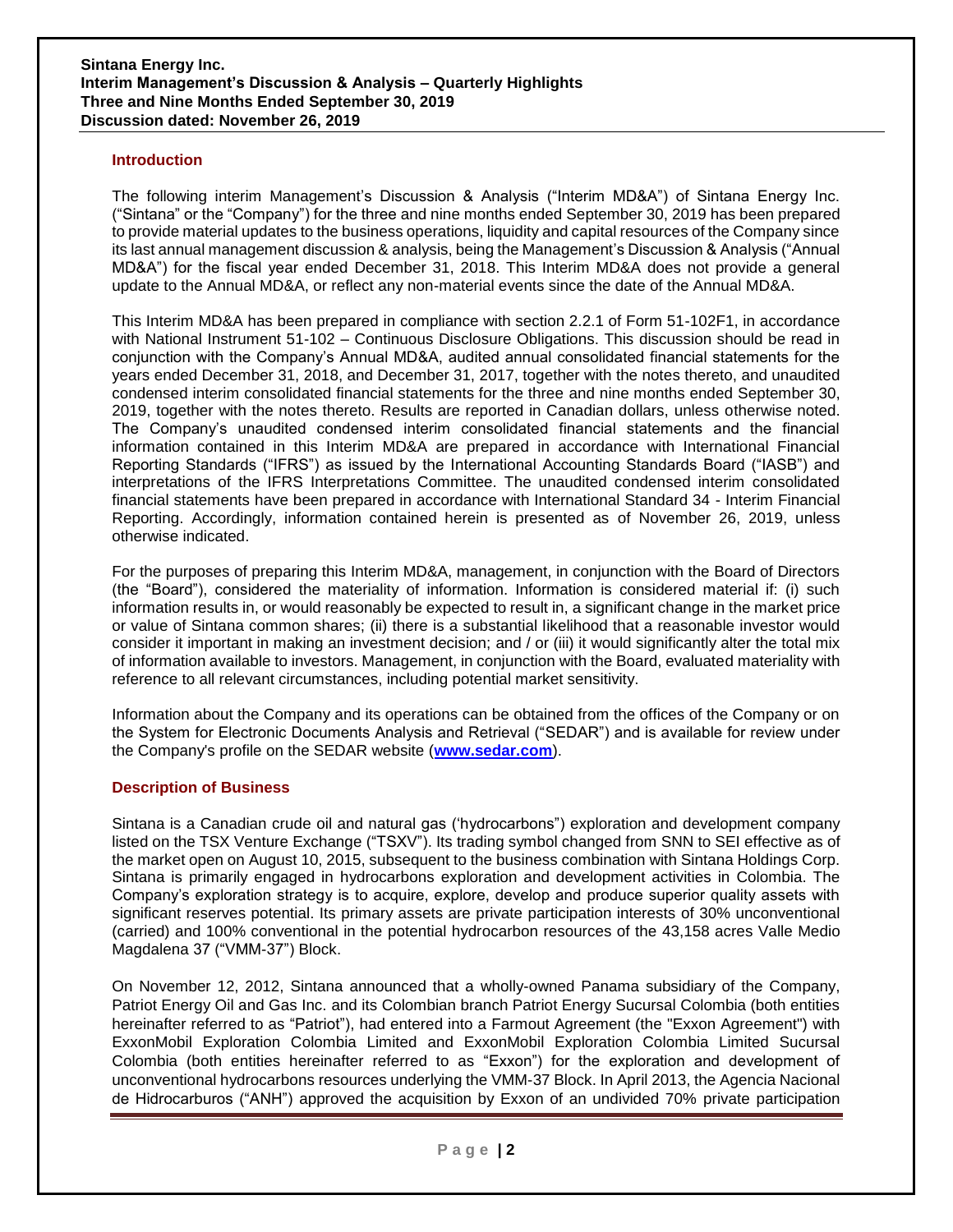interest and operatorship in the formations defined as unconventional by completing the contractually required work program specified in the License Contract for the VMM-37 Block. Patriot retains the remaining 30% interest in the unconventional play as well as a 100% interest in the conventional resources overlying the top of the unconventional interval.

#### **Cautionary Note Regarding Forward-Looking Information**

This Interim MD&A contains certain forward-looking information and forward-looking statements, as defined in applicable securities laws (collectively referred to herein as "forward-looking statements"). These statements relate to future events or the Company's future performance. All statements other than statements of historical fact are forward-looking statements. Often, but not always, forward-looking statements can be identified by the use of words such as "plans", "expects", "is expected", "budget", "scheduled", "estimates", "continues", "forecasts", "projects", "predicts", "intends", "anticipates" or "believes", or variations of, or the negatives of, such words and phrases, or statements that certain actions, events or results "may", "could", "would", "should", "might" or "will" be taken, occur or be achieved. Forwardlooking statements involve known and unknown risks, uncertainties and other factors that could cause actual results to differ materially from those anticipated in such forward-looking statements. The forwardlooking statements in this Interim MD&A speak only as of the date of this Interim MD&A or as of the date specified in such statement. The following table outlines certain significant forward-looking statements contained in this Interim MD&A and provides the material assumptions used to develop such forwardlooking statements and material risk factors that could cause actual results to differ materially from the forward-looking statements.

| <b>Forward-looking statements</b>                                                                                                                                                                                    | <b>Assumptions</b>                                                                                                                                                                                                                                                                                                                                                                                                                                                                                              | <b>Risk factors</b>                                                                                                                                                                                                                                                                                                                                                                                                                                      |  |
|----------------------------------------------------------------------------------------------------------------------------------------------------------------------------------------------------------------------|-----------------------------------------------------------------------------------------------------------------------------------------------------------------------------------------------------------------------------------------------------------------------------------------------------------------------------------------------------------------------------------------------------------------------------------------------------------------------------------------------------------------|----------------------------------------------------------------------------------------------------------------------------------------------------------------------------------------------------------------------------------------------------------------------------------------------------------------------------------------------------------------------------------------------------------------------------------------------------------|--|
| The Company will be able to remain<br>a going concern and continue its<br>business activities                                                                                                                        | The Company has anticipated all material<br>costs; the operating and exploration<br>activities of the Company for the three-<br>month period ending December 31, 2019,<br>and the costs associated therewith, will be<br>consistent with the Company's current<br>expectations regarding costs and timing                                                                                                                                                                                                       | Unforeseen costs to the Company will<br>arise; any particular operating cost<br>increase or decrease from the date of<br>estimate; changes in operating and<br>exploration activities; changes<br><i>in</i><br>conditions;<br>economic<br>timing<br>0f<br>expenditures                                                                                                                                                                                   |  |
| Company's need to raise<br>The<br>additional capital in order to meet its<br>working capital needs. See "Liquidity<br>and Financial Position" under the<br>subheading "Financial<br>Highlights"<br>below             | The exploration and operating activities of<br>the Company on a going forward basis, and<br>the costs associated therewith, will be<br>with<br>consistent<br>Sintana's<br>current<br>expectations; debt and equity markets;<br>exchange and interest rates and other<br>applicable economic conditions will be<br>Sintana; availability<br>favourable to<br>0f<br>financing                                                                                                                                     | Changes in debt and equity markets;<br>timing and availability of external<br>financing<br>acceptable<br>on<br>terms:<br>costs; changes in<br>increases<br>in.<br>operating and exploration activities;<br>interest<br>exchange<br>and<br>rates<br>fluctuations; changes in economic<br>conditions, planned operations and<br>associated costs                                                                                                           |  |
| of<br>Sintana's<br>potential<br>The<br>participation interests to contain<br>petroleum and natural gas reserves.<br>See "Petroleum and Natural Gas<br>Update" under the subheading<br>"Operational Highlights" below | Financing will be available for future<br>exploration and development of Sintana's<br>private participation interests; the actual<br>results of Sintana's exploration and<br>development activities will be favourable;<br>operating, exploration, development and<br>production costs will not exceed Sintana's<br>expectations; the Company will be able to<br>retain and attract skilled staff; all requisite<br>regulatory and governmental approvals for<br>exploration projects and other operations will | Petroleum and natural gas market<br>prices volatility; uncertainties involved<br>interpreting<br>geological<br>and<br>in.<br>geophysical data and Sintana's<br>expectations<br>regarding<br>the<br>and<br>conventional<br>unconventional<br>plays and uncertainties in confirming<br>valid private participation interests;<br>the possibility that future exploration<br>results will not be consistent with<br>Sintana's expectations; availability of |  |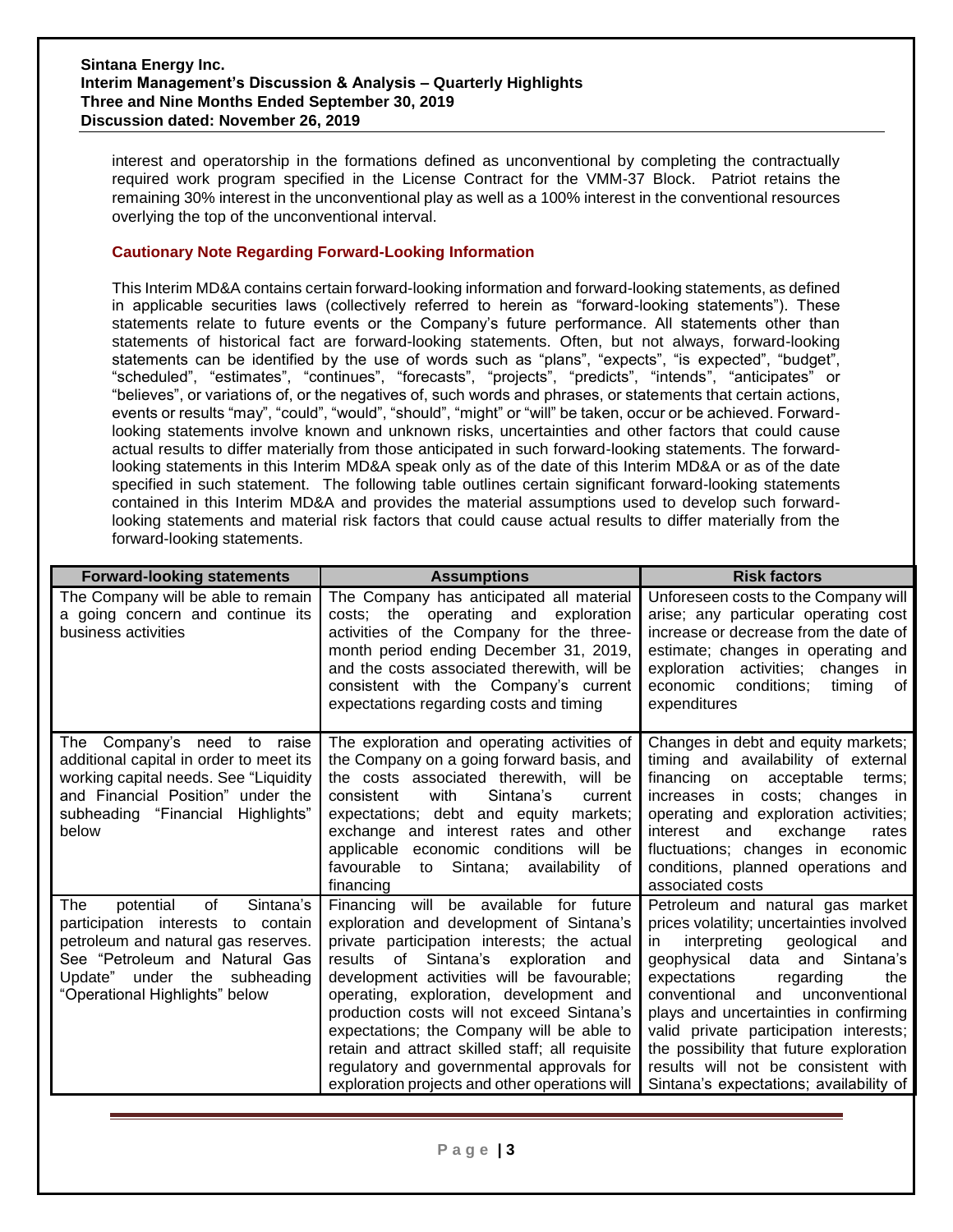|                                                                                                                                                                                                                                        | be received on a timely basis upon terms<br>acceptable to Sintana; applicable political<br>and economic conditions will be favourable<br>to Sintana; the market prices for petroleum<br>and natural gas and applicable interest and<br>exchange rates will be favourable to<br>Sintana; no legal disputes exist or arise with<br>Company's<br>respect<br>to<br>the<br>private<br>participation<br>interests;<br>Sintana's<br>expectations regarding the potential of<br>conventional and unconventional plays                                                                                                                                                                                                                              | financing for and actual results of<br>Sintana's<br>exploration<br>and<br>development activities; increases in<br>costs; environmental compliance and<br>changes in environmental and other<br>local legislation and regulation;<br>and<br>exchange<br>interest<br>rates<br>fluctuations; changes in economic<br>political<br>conditions;<br>and<br>the<br>Company's ability to retain and attract<br>skilled staff and obtain all required<br>permits in a timely manner on<br>acceptable terms                                                                                                                                     |
|----------------------------------------------------------------------------------------------------------------------------------------------------------------------------------------------------------------------------------------|--------------------------------------------------------------------------------------------------------------------------------------------------------------------------------------------------------------------------------------------------------------------------------------------------------------------------------------------------------------------------------------------------------------------------------------------------------------------------------------------------------------------------------------------------------------------------------------------------------------------------------------------------------------------------------------------------------------------------------------------|--------------------------------------------------------------------------------------------------------------------------------------------------------------------------------------------------------------------------------------------------------------------------------------------------------------------------------------------------------------------------------------------------------------------------------------------------------------------------------------------------------------------------------------------------------------------------------------------------------------------------------------|
| Management's outlook regarding<br>future trends. See "Trends"                                                                                                                                                                          | Financing will be available for Sintana's<br>exploration and operating activities; the<br>market prices for petroleum and natural gas<br>will be favourable to Sintana; economic and<br>political conditions will be favourable                                                                                                                                                                                                                                                                                                                                                                                                                                                                                                            | Petroleum and natural gas market<br>prices volatility; changes in debt and<br>equity markets; interest and exchange<br>fluctuations;<br>changes<br>rates<br>in<br>economic and political conditions;<br>availability of financing                                                                                                                                                                                                                                                                                                                                                                                                    |
| Work programs and related timing<br>relating<br>and<br>budgets<br>to<br>the<br>exploration and development of the<br>VMM-37 Block. See "Petroleum and<br>Natural Gas Update" under the<br>subheading "Operational Highlights"<br>below | Exxon will continue to proceed with the<br>project and will not exercise its rights of<br>withdrawal<br>pursuant<br>Exxon<br>to<br>the<br>Agreement; the market prices of petroleum<br>and natural gas will be favourable; all<br>requisite permits, equipment, materials,<br>supplies, services, access and personnel<br>will be obtained in a timely manner upon<br>acceptable terms; proposed exploration and<br>development activities and the costs<br>associated therewith will occur as currently<br>anticipated; actual results of exploration are<br>positive; financing will be available to<br>Sintana upon acceptable terms; political,<br>regulatory and<br>contractual,<br>economic<br>considerations will remain favourable | Exxon exercises its withdrawal rights<br>pursuant to the Exxon Agreement;<br>petroleum and natural gas market<br>prices volatility; changes in debt and<br>equity markets; increases in costs;<br>interest rates and exchange rates<br>fluctuations; changes in economic,<br>contractual, regulatory and political<br>conditions; availability of permits,<br>equipment,<br>materials,<br>supplies,<br>services, access, personnel and<br>financing; proposed exploration and<br>development activities will not occur<br>as currently anticipated; actual results<br>of exploration are inconsistent with<br>Sintana's expectations |
| The currently dormant (3 years)<br>arbitration<br>proceeding,<br>if<br>ever<br>reopened, will not result in an<br>adverse<br>ruling<br>and<br>significant<br>additional costs                                                          | The currently dormant arbitration proceeding<br>will not be reopened and if it is the outcome<br>will not result in a significant award of<br>damages                                                                                                                                                                                                                                                                                                                                                                                                                                                                                                                                                                                      | <b>The</b><br>arbitration<br>dormant<br>now<br>proceeding is reopened and results in<br>significant additional costs                                                                                                                                                                                                                                                                                                                                                                                                                                                                                                                 |

Inherent in forward-looking statements are risks, uncertainties and other factors beyond Sintana's ability to predict or control. Additional risk factors are described in the "Risk Factors" section below. Readers are cautioned that the above chart does not contain an exhaustive list of any and all relevant factors and / or assumptions that could affect forward-looking statements, and that assumptions underlying such statements might prove to be incorrect. Actual results and developments are likely to materially differ from those expressed or implied by forward-looking statements contained in this Interim MD&A.

Forward-looking statements involve known and unknown risks, uncertainties and other factors that could cause Sintana's actual results, performance and / or achievements to be materially different from any of its projected results, performance and / or achievements expressed or implied by forward-looking statements. All forward-looking statements herein are qualified by this cautionary statement. Accordingly, readers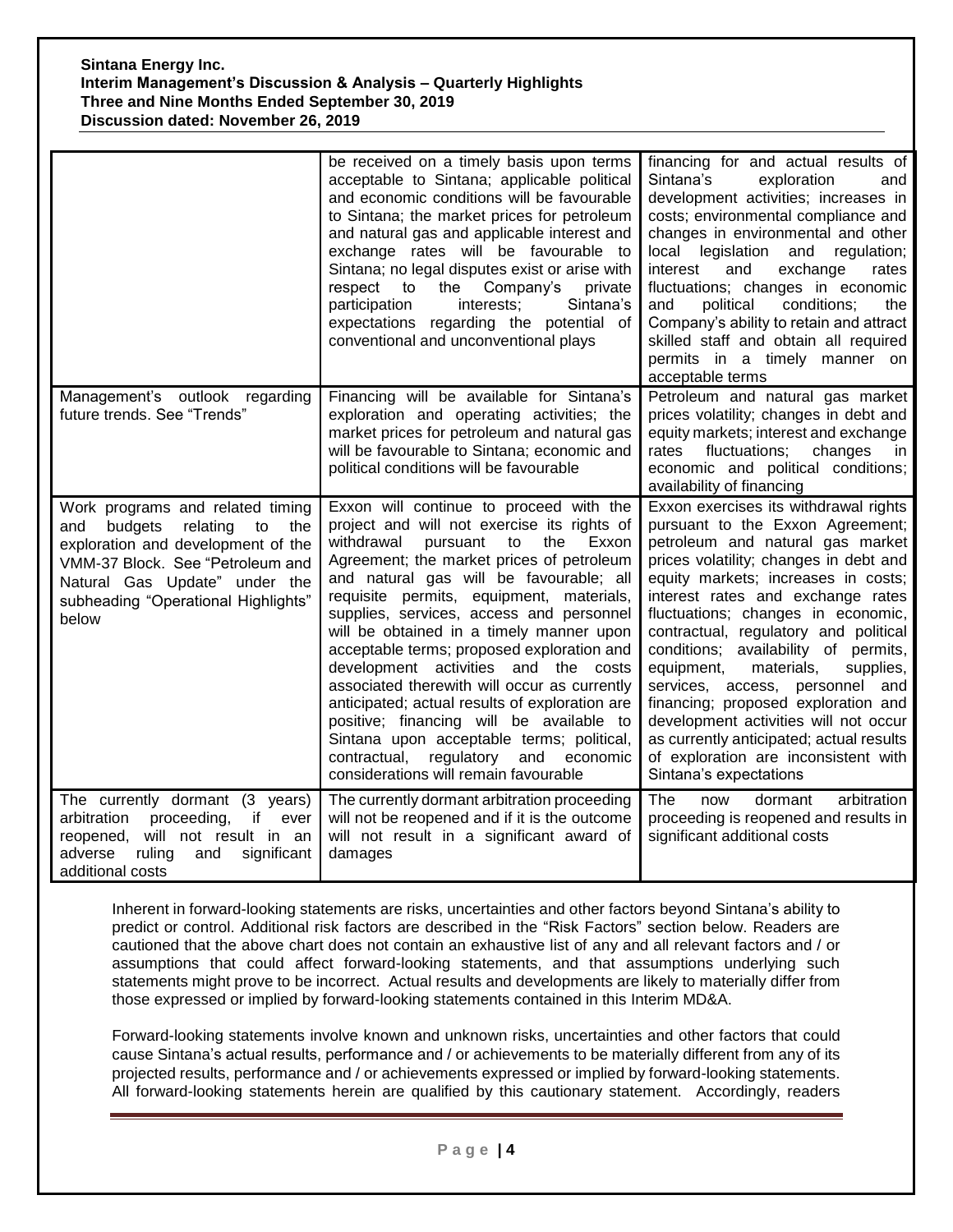should not place undue reliance on forward-looking statements. The Company undertakes no obligation to update publicly or otherwise revise any forward-looking statements whether as a result of new information or future events or otherwise, except as may be required by law and / or regulation. If the Company does update one or more forward-looking statements, no inference should be drawn that it will make additional updates with respect to those or other forward-looking statements, unless required by law.

Certain information contained herein is considered "analogous information" as defined in National Instrument 51-101 ("NI 51-101"). Such analogous information has not been prepared in accordance with NI 51-101 and the Canadian Oil and Gas Evaluation Handbook. In particular, this document may note specific analogous oil discoveries and corresponding details of said discoveries in the area of the Company's private participation interests and makes certain assumptions about such interests as a result of such analogous information and potential recovery rates as a result thereof. Such information is based on public data and information obtained from the public disclosure of other parties who are active in the area, and the Company has no way of verifying the accuracy of such information and cannot determine whether the source of the information is independent. Such information, when presented, is intended to help demonstrate that hydrocarbons could be present in commercially recoverable quantities in the VMM-37 Block. There is no certainty that such results will be achieved by the Company and such information should not be construed as estimates of future reserves or resources or future production levels of Sintana.

#### **Trends**

The Company is focused on acquisition, exploration, development, production and / or sales of hydrocarbon resources.

There are significant uncertainties regarding the market prices for hydrocarbons and the availability of equity and / or other financing for the purposes of acquisition, exploration, development, production and / or sales activities. The future performance of the Company is largely tied to the successful, exploration, development and production of the VMM-37 Block; associated regulatory actions, including approval of permits and work programs to drill, stimulate and produce wells; associated sales of hydrocarbons and overall financial markets. Financial and commodities markets are likely to be volatile, reflecting ongoing concerns about the stability of the global economy and global growth prospects. Uncertainties in financial and commodities markets and delays in regulatory actions have also led to increased difficulties in borrowing and raising funds. Energy companies worldwide have been materially and adversely affected by these trends. As a result, the Company might have difficulties raising equity and / or other capital without excessively diluting the interests of existing shareholders. These trends may limit the ability of the Company to further explore and / or develop hydrocarbon resources discovered on the VMM-37 Block.

The volatility of financial and commodities markets is a significant risk for the Company and the industry. As a result, investors might divest assets perceived as higher risk in comparison to other investments. Companies similar to Sintana are considered substantially above average risk investments and are highly speculative. The volatility of markets, and investor sentiment, could make it difficult for Sintana to access capital markets in order to raise the capital it will need to fund future expenditures. See also "Risk Factors".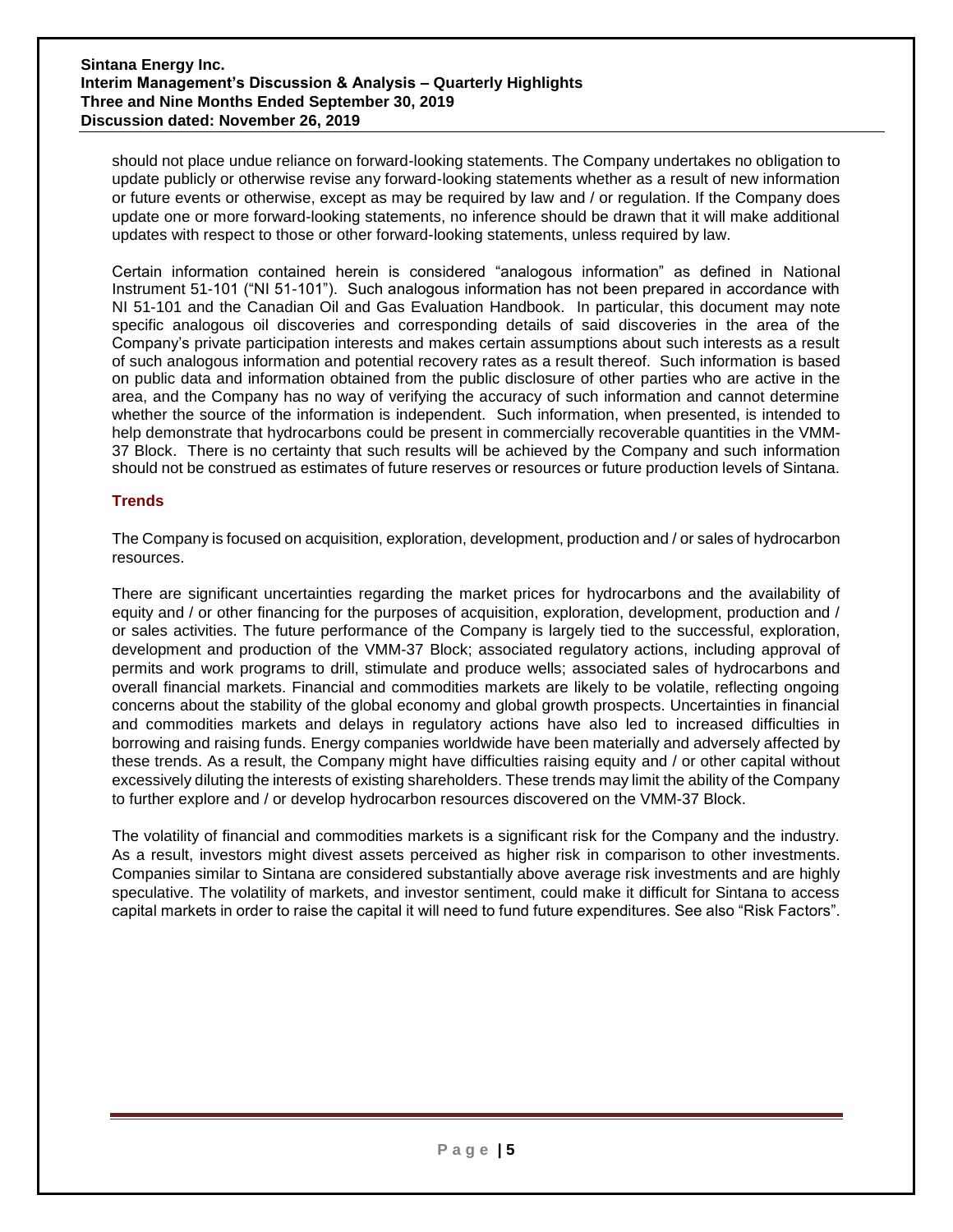#### **Operational Highlights**

On February 11, 2019, the Company approved grants of a total of 800,000 restricted share units ("RSUs") to four officers of the Company. 400,000 RSUs vested immediately. An additional 400,000 RSUs will vest on February 11, 2020. The remaining 200,000 RSUs in the 2019 RSUs Plan will expire, if not previously awarded and vested, on December 31, 2021.

On July 16, 2019, the Company announced that it had received a notice of partial conversion (the "Notice") in respect of its convertible debentures in the principal amount of \$650,000 issued on July 24, 2018 (the "Debenture"). The Debenture has a term of five years and an annual interest rate of 8%, and the principal amount thereof may be converted into common shares of the Company at the option of the holder at a conversion price of \$0.07 per share during the first year following closing (the "Initial Conversion Price") and \$0.10 thereafter. Interest is also convertible under the Debenture at the election of the holder, subject to the approval of the TSXV. The Notice provided for conversion of (i) \$550,000 of the principal amount of the Debenture at the Initial Conversion Price in exchange for the issuance of 7,857,143 common shares of the Company; and (ii) \$42,874 of interest owing under the Debenture at a conversion price of \$0.075 per share in exchange for the issuance of 571,664 common shares of the Company. The partial conversion of the Debenture resulted in a loss on conversion of \$83,566 which was recorded in the unaudited condensed interim consolidated statements of loss and comprehensive loss.

#### **Operations Update**

*Statistical Summary for Sintana's assets in Colombia's Magdalena Basin:*

|                              | <b>Asset Summary</b> |                              |                                                           |
|------------------------------|----------------------|------------------------------|-----------------------------------------------------------|
| <b>Basin / Block</b>         | <b>Operator</b>      | <b>Gross Acres</b><br>('000) | <b>Private</b><br><b>Participation</b><br><b>Interest</b> |
|                              |                      |                              |                                                           |
| Middle Magdalena             |                      |                              |                                                           |
| <b>VMM-37 Unconventional</b> | Exxon                | 43                           | 30%                                                       |
| <b>VMM-37 Conventional</b>   | Sintana              | n/a                          | 100%                                                      |
| <b>Total</b>                 |                      | 43                           |                                                           |

#### **VMM-37 Block (Sintana: Conventional – 100% private participation interest; Unconventional – 30% private participation interest - carried)**

In March 2011, 100% of the License Contract covering the 43,158 acres VMM-37 Block in Colombia was awarded to Patriot, a wholly-owned branch of Sintana.

In November 2012, Patriot executed the Exxon Agreement whereby Exxon acquired contractual rights to an undivided 70% private participation interest and operatorship in the unconventional formations of the VMM-37 Block, subject to completion of a defined Work Program. For purposes of the Exxon Agreement, unconventional formations are defined as the La Luna and deeper. Patriot retained the remaining 30% private participation interest in the unconventional play as well as a 100% private participation interest in the conventional resources overlying the top of the unconventional interval.

In April 2013, the ANH approved the acquisition by Exxon of the undivided 70% private participation interest and operatorship in the formations defined as unconventional effective as of when Exxon completes the Work Program as specified in the License Contract for the VMM-37 Block. Four months later, the ANH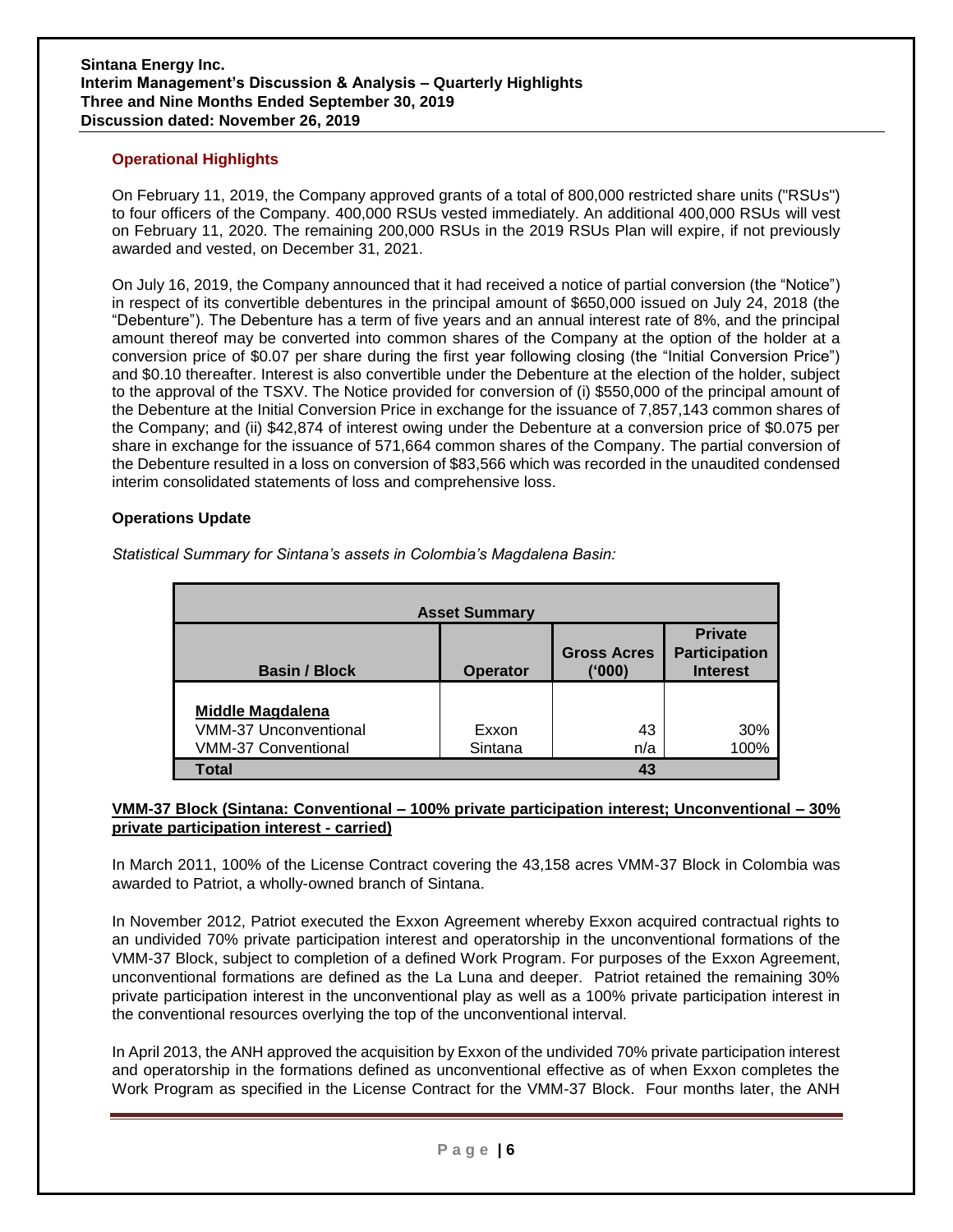approved an amendment to the License Contract which revised the Work Program for the VMM-37 Block to include the hydraulic stimulation ("frack" or "fracking") and production testing of the initial vertical exploration well, drilled to a minimum depth of 14,000 feet (the "Manati Blanco-1" or "Blanco -1"). Also now required is the drilling of a second vertical well to a depth of at least 14,000 feet plus the drilling of a lateral side track of the second well to a length of at least 4,000 feet with fracking and production testing of the horizontal segment. The horizontal segment replaced a previously required third vertical well.

Drilling operations for the Manati Blanco-1 vertical well were successfully completed and the rig was released on September 19, 2015 after having reached a measured depth of 14,345 feet. Primary targets for the Blanco-1 well were the Cretaceous age La Luna and Tablazo/Paja tight oil formations. The well drilled through a gross total of approximately 2,600 feet in the La Luna and approximately 500 feet in the Tablazo/Paja. The next major activity in the Work Program is to frack selected prospective zones encountered during drilling operations.

In 2017, the ANH published a regulatory document, AGREEMENT No. 02 OF 2017, which describes in significant detail the legal requirements governing License Contracts and Contractors (joint venture partners holding interests in a License Contract) to conduct exploration, including fracking, development and production operations in unconventional formations. To date, no environmental permits to do so have been approved.

Also in 2017, executives of Ecopetrol, Colombia's national oil company (~85% government ownership), began speaking publically about the significant decline in conventional oil production from a peak of more than one million barrels of oil per day ("BOPD") in January, 2015 to a current average of approximately 860 thousand BOPD. At this rate of production, Colombia's current reserve life index is less than six years. Industry and government officials have, with increasing frequency and detail, raised the point that the only way to reverse this decline, and its associated negative impacts on employment, government revenues, energy security and other strategic and political goals, is to initiate exploration activities in unconventional formations. Ultimately recoverable unconventional oil resources in the Middle Magdalena Valley Basin are estimated to be in the range of 4 to 7 billion barrels. Remaining conventional oil reserves in all of Colombia are estimated to be approximately 1.7 billion barrels.

In October 2018, a Commission of Experts (academics from a number of disciplines) was appointed to review various potential aspects and outcomes of proceeding with fracking operations in unconventional formations. In its published report, the Commission recommended that three tightly controlled pilot projects be approved. Ecopetrol must hold participation interests in each pilot and must be the designated operator.

In June 2019, the Council of State, Colombia's senior court tasked with ruling on administrative matters, commenced hearings on the use of fracking in the exploration for and production of hydrocarbons in unconventional formations.

In September 2019, the Council of State announced that three yet to be designated pilot projects will be authorized to test the use of fracking in unconventional formations under the close supervision of the ANH, ANLA and other regulatory bodies.

Close monitoring and in-depth documentation of environmental social, economic and other impacts will be required. Currently, the ANH is updating its rules and regulations for exploration, fracking and production testing for the pilot projects to incorporate restrictions and requirements included in the report of the Council of State.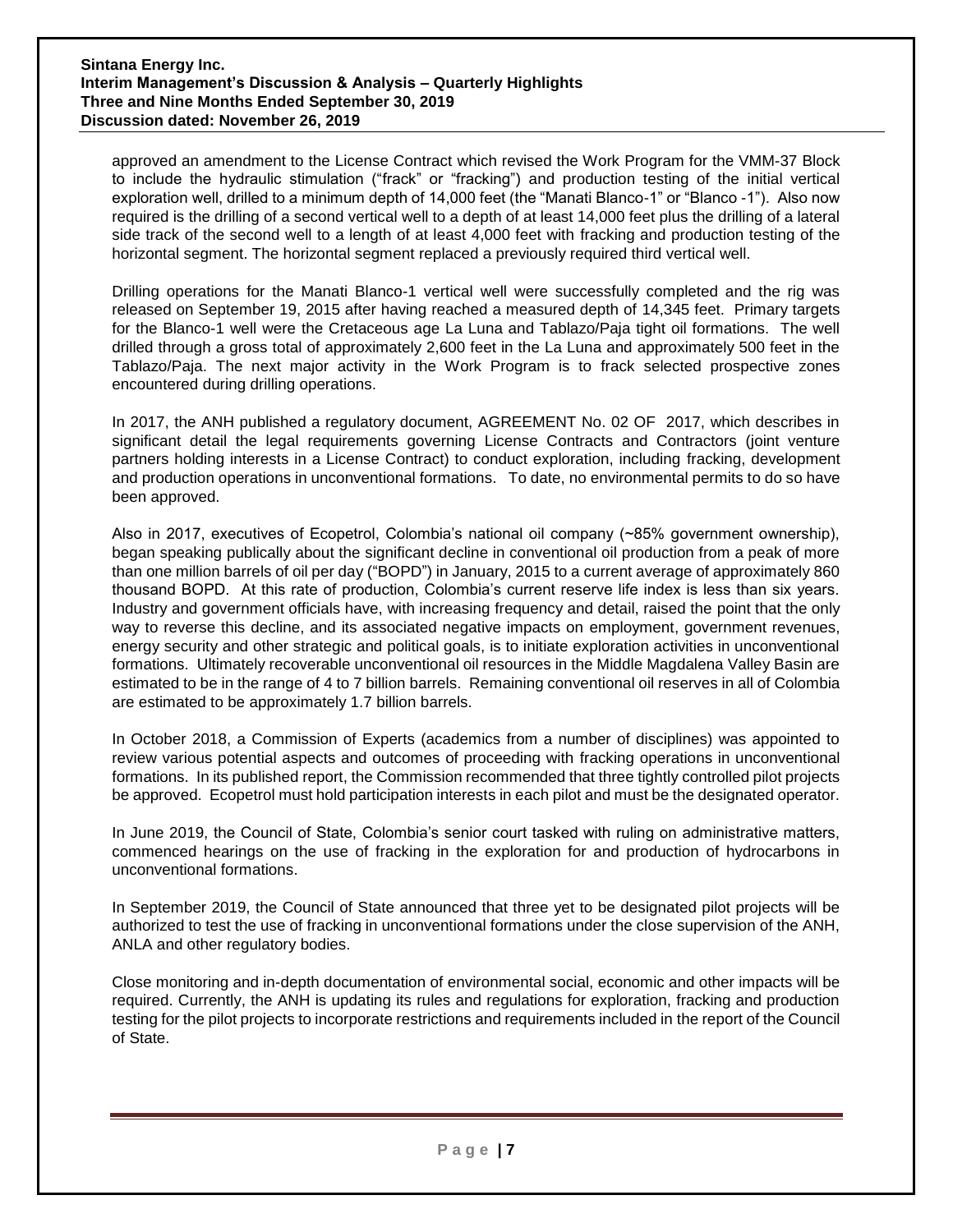To date, the specific blocks to be included in the pilots, the designation of Ecopetrol as operator, the amount of the participation interests that must be held by Ecopetrol and the consideration to be exchanged to obtain the participation interests have not been announced.

As summarized in its June 2019 Investor Presentation (available on its website), Ecopetrol expects to invest up to US\$500 million and participate in more than 20 wells in the pilots over the next three years. An estimated timeline for this activity is also included in the Investor Presentation.

Major Pilot Project Deliverables for 2019-2022:

- Select pilot blocks.
- Designate Ecopetrol as Operator of each selected block and renegotiate the terms of Joint Operating Agreements to incorporate adjustments to participation interests as well as other requirements set forth by the Council of State and various regulatory bodies.
- Complete initial community socialization activities and establish local project update communications programs.
- Design pilots; develop monitoring routines; implement reporting requirements.
- Obtain environmental permits.
- Execute approved exploration, fracking and production test programs.

#### **Technical Information**

Douglas Manner, Chief Executive Officer of Sintana, has reviewed and verified the technical content of the information contained in this Interim MD&A.

#### **Related Party Transactions**

Related parties include directors, officers, close family members and enterprises that are controlled by these individuals as well as certain persons performing similar functions. Related party transactions are conducted at normal commercial terms.

The below noted transactions occurred in the normal course of business and are measured at the exchange amount, as agreed to by the parties, and approved by the Board in strict adherence to conflict of interest laws and regulations.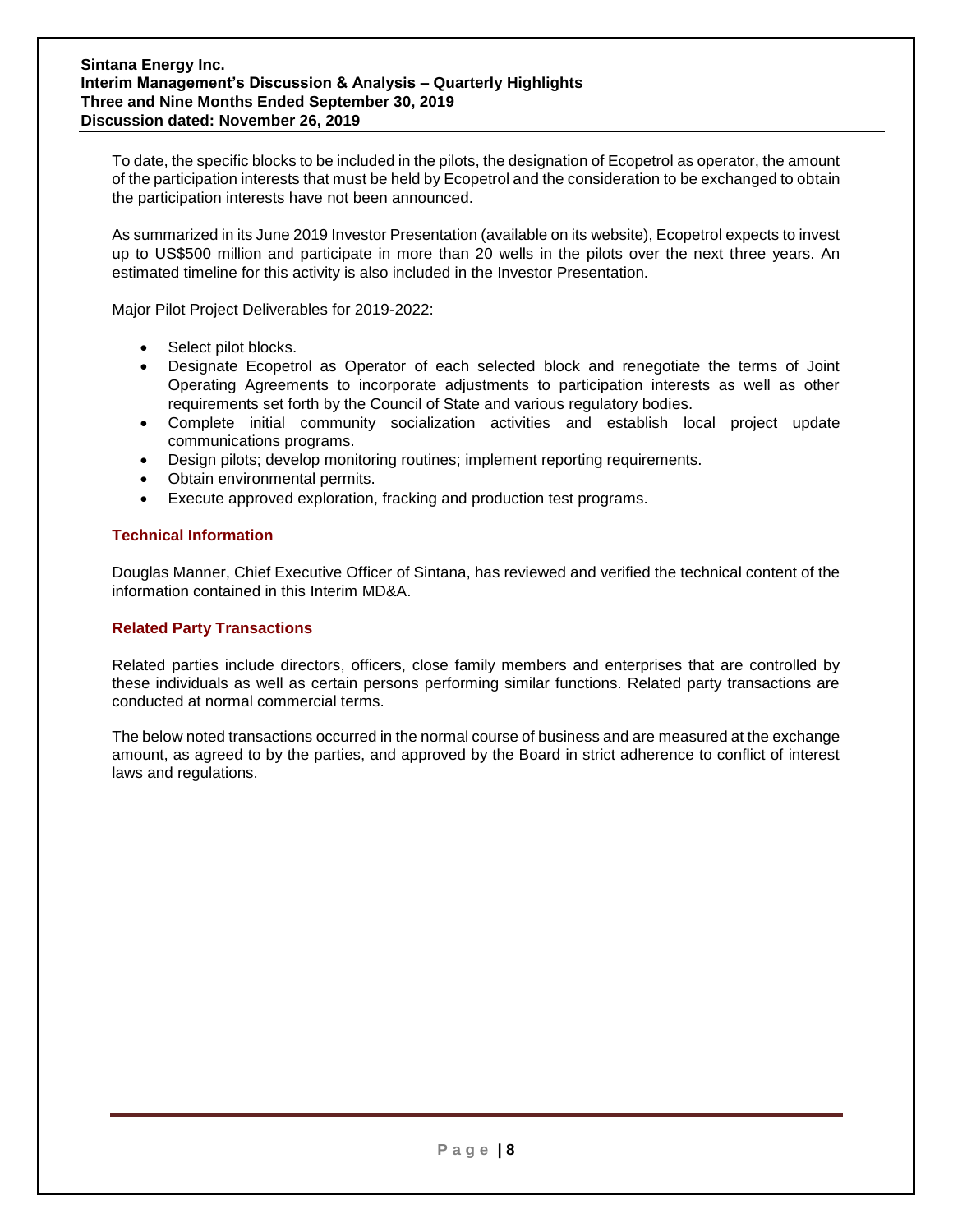Remuneration of directors and key management personnel of the Company was as follows:

| Salaries and Benefits (1)<br>(Includes deferred)                                   | <b>Three Months</b><br><b>Ended</b><br>September 30,<br>2019<br>S | <b>Three Months</b><br><b>Ended</b><br>September 30,<br>2018 | <b>Nine Months</b><br><b>Ended</b><br>September 30,<br>2019 | <b>Nine Months</b><br><b>Ended</b><br>September 30,<br>2018 |
|------------------------------------------------------------------------------------|-------------------------------------------------------------------|--------------------------------------------------------------|-------------------------------------------------------------|-------------------------------------------------------------|
| Deferred salaries and benefits                                                     |                                                                   |                                                              |                                                             |                                                             |
| Keith D. Spickelmier - Director / Executive<br>Chairman                            | 66,020                                                            | 65,330                                                       | 199,380                                                     | 193,140                                                     |
| Douglas G. Manner - Director / Chief<br><b>Executive Officer</b>                   | 66,020                                                            | 65,330                                                       | 199,380                                                     | 193,140                                                     |
| David L. Cherry - President & Chief<br><b>Operating Officer</b>                    | 66,020                                                            | 65,330                                                       | 199,380                                                     | 193,140                                                     |
| Sean J. Austin - Vice President,<br>Controller, Corporate Secretary &<br>Treasurer | 59,418                                                            | 58,797                                                       | 179,442                                                     | 173,826                                                     |
| Bruno C. Maruzzo - Director                                                        | 5,000                                                             | 5,000                                                        | 15,000                                                      | 15,000                                                      |
| Dean Gendron - Director                                                            | 5,000                                                             | 5,000                                                        | 15,000                                                      | 15,000                                                      |
| Robert Bose - Director                                                             | 5,000                                                             | nil                                                          | 15,000                                                      | nil                                                         |
| <b>Total deferred salaries and benefits</b>                                        | 272,478                                                           | 264,787                                                      | 822,582                                                     | 783,246                                                     |
| <b>Total</b>                                                                       | 272,478                                                           | 264,787                                                      | 822,582                                                     | 783,246                                                     |

(1) Salaries and benefits include director fees. Balances for deferred compensation due to directors and key management personnel of \$4,488,588 are included in deferred compensation as at September 30, 2019 (December 31, 2018 - \$3,777,189) and include the retiring allowance payable to Lee A. Pettigrew.

 $(2)$  Effective as of July 31, 2016, the employment by the Company of Lee A. Pettigrew, Vice President -Canadian Operations, ceased. Pursuant to his employment agreement, Mr. Pettigrew is entitled to 12 months base salary (US\$200,000 (\$264,860)) as a retiring allowance. This amount is included as deferred compensation.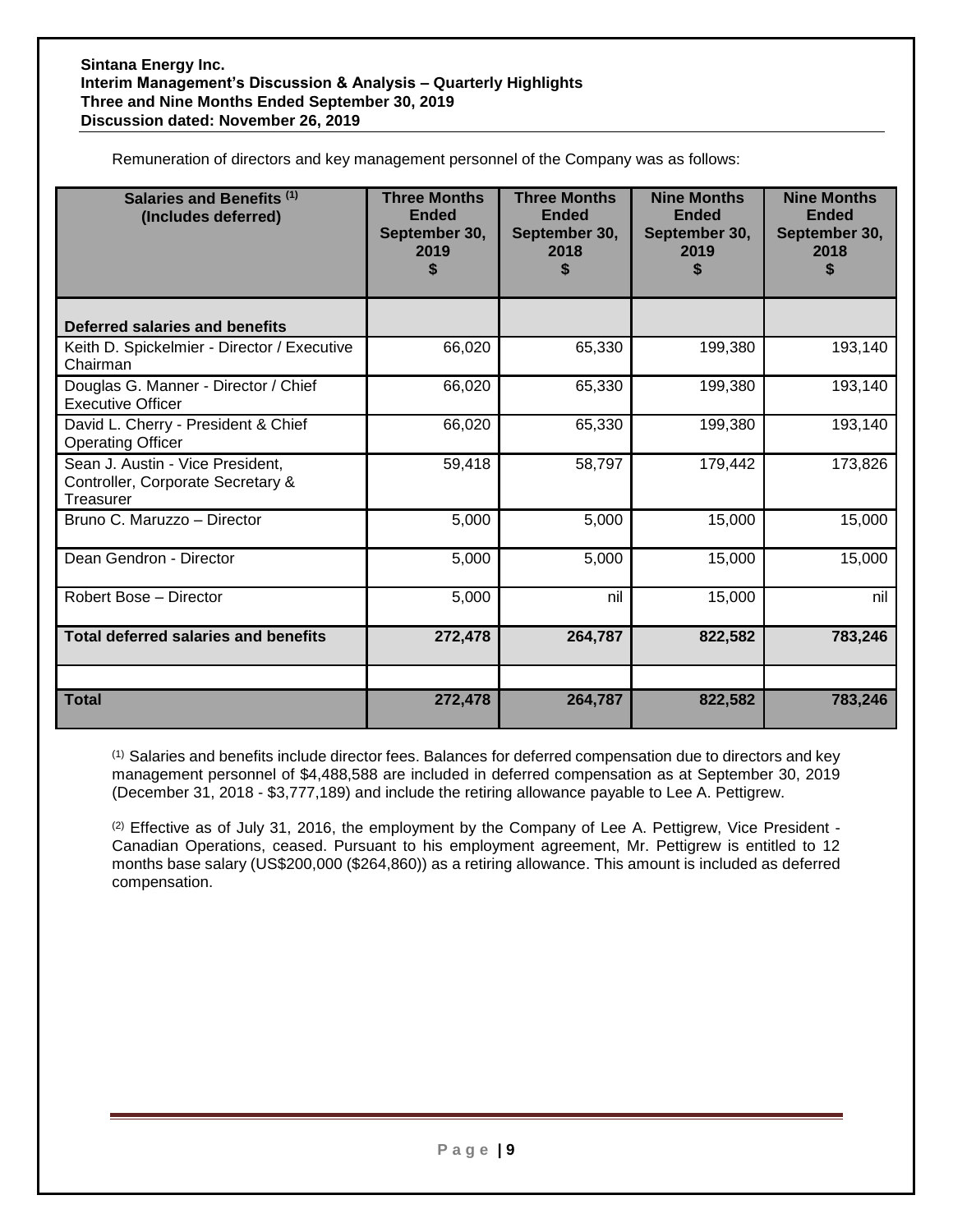| <b>Share-based expense</b><br>(Stock options and RSUs)                          | <b>Three Months</b><br><b>Ended</b><br>September 30,<br>2019 | <b>Three Months</b><br><b>Ended</b><br>September 30,<br>2018<br>S | <b>Nine Months</b><br><b>Ended</b><br>September 30,<br>2019 | <b>Nine Months</b><br><b>Ended</b><br>September 30,<br>2018 |
|---------------------------------------------------------------------------------|--------------------------------------------------------------|-------------------------------------------------------------------|-------------------------------------------------------------|-------------------------------------------------------------|
| Keith D. Spickelmier - Director / Executive<br>Chairman                         | 6,854                                                        | 206                                                               | 29,246                                                      | 2,264                                                       |
| Douglas G. Manner - Director / Chief<br><b>Executive Officer</b>                | 6,854                                                        | 206                                                               | 29,246                                                      | 2,264                                                       |
| David L. Cherry - President & Chief<br><b>Operating Officer</b>                 | 6,854                                                        | 206                                                               | 29,246                                                      | 2,264                                                       |
| Sean J. Austin - Vice President, Controller,<br>Corporate Secretary & Treasurer | 6,854                                                        | 206                                                               | 29,246                                                      | 2,264                                                       |
| Bruno C. Maruzzo - Director                                                     | 1,616                                                        | 1,313                                                             | 6,250                                                       | 5,886                                                       |
| Dean Gendron - Director                                                         | 807                                                          | 1,513                                                             | 4,173                                                       | 5,944                                                       |
| Robert Bose - Director                                                          | 1,820                                                        | nil                                                               | 5,460                                                       | nil                                                         |
| Carmelo Marrelli, Chief Financial Officer                                       | 606                                                          | 26                                                                | 1,820                                                       | 284                                                         |
| <b>Total</b>                                                                    | 32,265                                                       | 3,676                                                             | 134,687                                                     | 21,170                                                      |

The Company has entered into the following transactions with related parties:

For the three and nine months ended September 30, 2019, the Company paid professional fees and disbursements of \$15,488 and \$44,898, respectively (three and nine months ended September 30, 2018 - \$15,583 and \$46,649, respectively) to Marrelli Support Services Inc. ("Marrelli Support"), an organization of which Carmelo Marrelli is president. Carmelo Marrelli is the Chief Financial Officer of the Company. These services were incurred in the normal course of operations for general accounting and financial reporting matters. Marrelli Support also provides bookkeeping services to the Company. All services were made on terms equivalent to those that prevail with arm's length transactions. An amount of \$5,795 is included in accounts payable and other liabilities as at September 30, 2019 (December 31, 2018 - \$9,458).

For the three and nine months ended September 30, 2019, the Company paid professional fees and disbursements of \$960 and \$2,663, respectively (three and nine months ended September 30, 2018 - \$1,552 and \$6,155 respectively) to DSA Corporate Services Inc. ("DSA"), an organization which Carmelo Marrelli controls. Carmelo Marrelli is also the corporate secretary and sole director of DSA. These services were incurred in the normal course of operations of corporate secretarial matters. All services were made on terms equivalent to those that prevail with arm's length transactions. As at September 30, 2019, DSA was owed \$186 (December 31, 2018 - \$2,246) and this amount is included in accounts payable and other liabilities.

#### **Financial Highlights**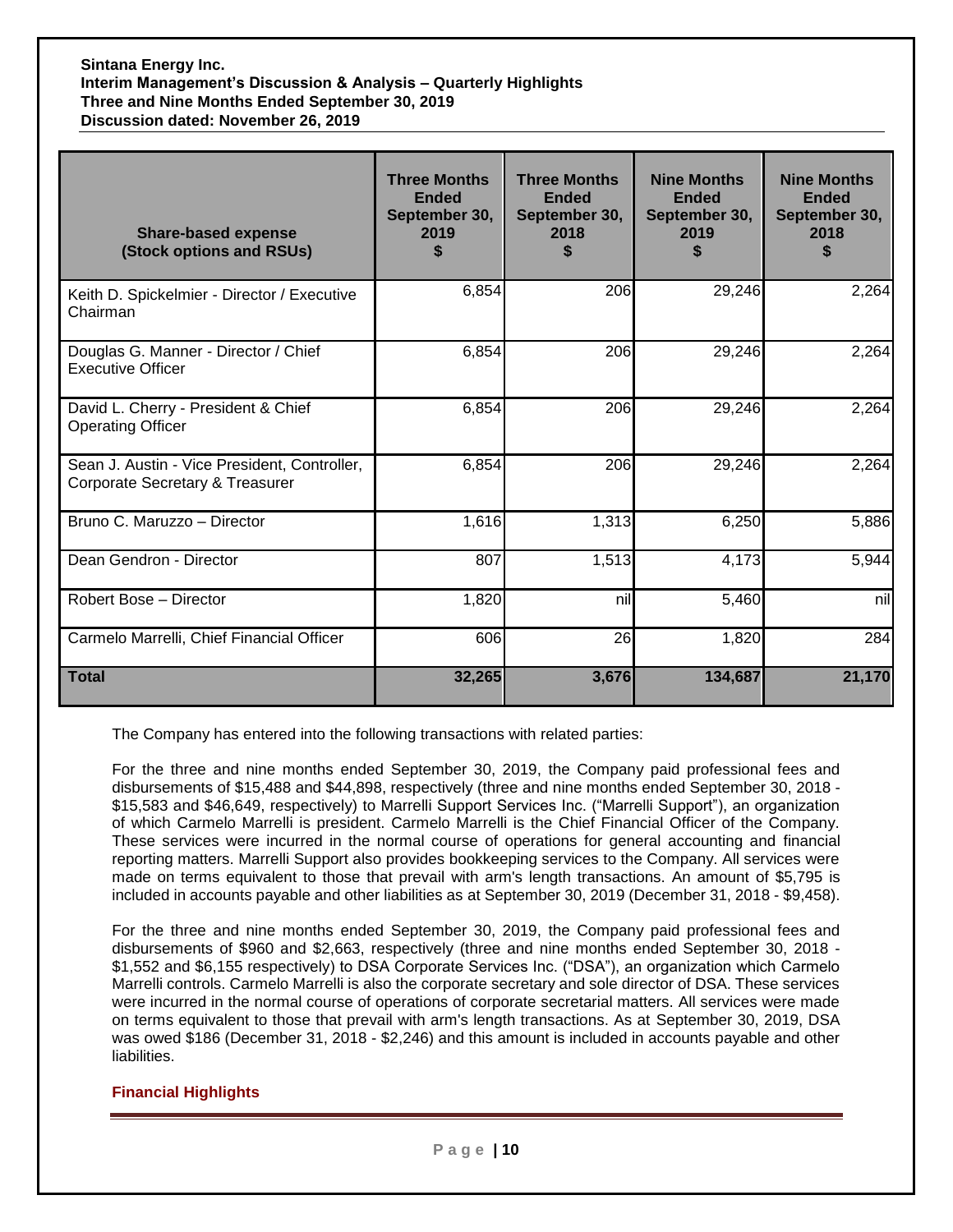#### Three months ended September 30, 2019 compared with three months ended September 30, 2018

Sintana's net loss totalled \$516,881 for the three months ended September 30, 2019, with basic and diluted loss per share of \$0.00. This compares with a net loss of \$331,066 for the three months ended September 30, 2018, with basic and diluted loss per share of \$0.00. The increase of \$185,815 in net loss was principally due to:

- Exploration and evaluation expenditures decreased to \$14,713 for the three months ended September 30, 2019 compared to \$53,053 for the comparative period. See "Petroleum and Natural Gas Update", under the subheading "Operational Highlights", above for a description of current exploration activities.
- General and administrative expenses increased by \$41,200. General and administrative expenses totalled \$372,943 for the three months ended September 30, 2019 (three months ended September 30, 2018 - \$331,743) and consisted of administrative and general expenses of \$10,901 (three months ended September 30, 2018 - \$11,867), professional fees of \$48,578 (three months ended September 30, 2018 - \$33,638), reporting issuer costs of \$1,971 (three months ended September 30, 2018 - \$8,108), travel expenses of \$nil (three months ended September 30, 2018 - \$3,582) and salaries and benefits of \$311,493 (three months ended September 30, 2018 - \$274,548).
	- $\circ$  The Company incurred an increase in salaries and benefits of \$36,945 for the three months ended September 30, 2019, compared to the three months ended September 30, 2018. The increase can be attributed to the vesting over time of options and RSUs granted.
	- o The Company incurred an increase in professional fees of \$14,940 for the three months ended September 30, 2019, compared to the three months ended September 30, 2018. The increase can be attributed to higher corporate activity requiring legal assistance during the three months ended September 30, 2019 compared to the three months ended September 30, 2018.
- The Company incurred a foreign exchange loss of \$51,397 up from a gain of \$72,552 in the previous period, which was primarily attributable to US dollar and Colombian peso exchange rate fluctuations.
- Finance interest expense was \$8,291 for the three months ended September 30, 2019 compared to \$18,822 for the three months ended September 30, 2018. The decrease is due to the partial conversion of \$550,000 of the principal amount of the Debenture.
- Loss on conversion was \$83,566 for the three months ended September 30, 2019 compared to \$nil for the three months ended September 30, 2018. The increase is due to the partial conversion of the Debenture.
- Write-down of accounts payable increased to \$14,029 for the three months ended September 30, 2019 compared to \$nil for the three months ended September 30, 2018. The increase is due to management's reassessment of certain previously recorded liabilities.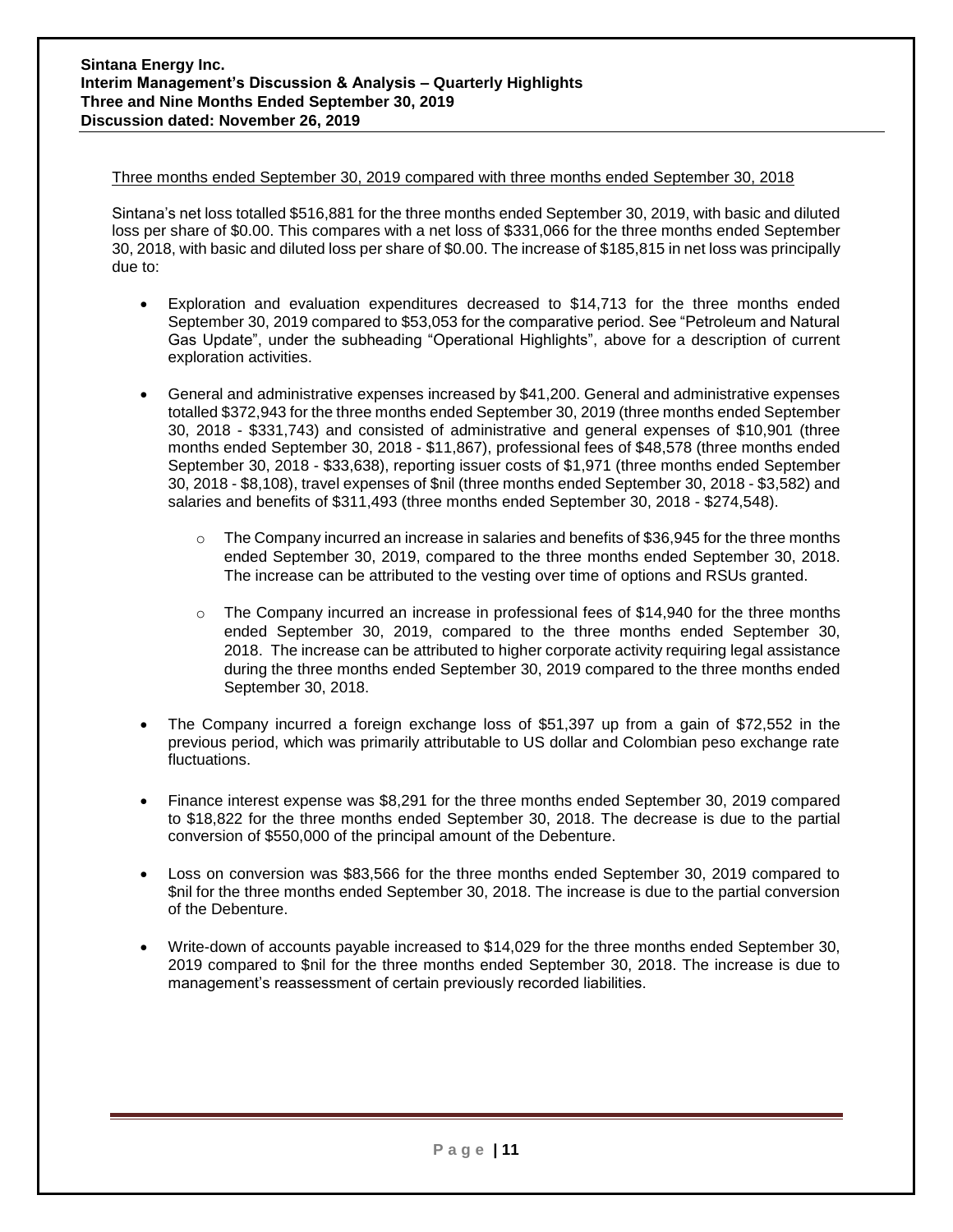#### Nine months ended September 30, 2019 compared with nine months ended September 30, 2018

Sintana's net loss totalled \$1,180,297 for the nine months ended September 30, 2019, with basic and diluted loss per share of \$0.01. This compares with a net loss of \$1,294,079 for the nine months ended September 30, 2018, with basic and diluted loss per share of \$0.01. The decrease of \$113,782 in net loss was principally due to:

- Exploration and evaluation expenditures decreased to \$47,879 for the nine months ended September 30, 2019 compared to \$95,277 for the comparative period. See "Petroleum and Natural Gas Update", under the subheading "Operational Highlights", above for a description of current exploration activities.
- General and administrative expenses increased by \$74,044. General and administrative expenses totalled \$1,167,532 for the nine months ended September 30, 2019 (nine months ended September 30, 2018 - \$1,093,488) and consisted of administrative and general expenses of \$38,202 (nine months ended September 30, 2018 - \$38,948), professional fees of \$139,909 (nine months ended September 30, 2018 - \$195,895), reporting issuer costs of \$14,464 (nine months ended September 30, 2018 - \$25,037), travel expenses of \$nil (nine months ended September 30, 2018 - \$10,352) and salaries and benefits of \$974,957 (nine months ended September 30, 2018 - \$823,333).
	- $\circ$  The Company incurred an increase in salaries and benefits of \$151,624 for the nine months ended September 30, 2019, compared to the nine months ended September 30, 2018. The increase can be attributed to the vesting over time of options and RSUs granted.
	- $\circ$  The Company incurred a decrease in professional fees of \$55,986 for the nine months ended September 30, 2019, compared to the nine months ended September 30, 2018. The decrease can be attributed to lower corporate activity requiring legal assistance during the nine months ended September 30, 2019 compared to the nine months ended September 30, 2018.
- The Company incurred a foreign exchange gain of \$126,118 up from a loss of \$86,492 in the previous period, which was primarily attributable to US dollar and Colombian peso exchange rate fluctuations.
- Finance interest expense was \$49,524 for the nine months ended September 30, 2019 compared to \$18,822 for the nine months ended September 30, 2018. The increase is due to interest and accretion expenses on the convertible debentures issued on July 24, 2018.
- Loss on conversion was \$83,566 for the nine months ended September 30, 2019 compared to \$nil for the nine months ended September 30, 2018. The increase is due to the partial conversion of \$550,000 of the principal amount of the Debenture.
- Write-down of accounts payable increased to \$42,086 for the nine months ended September 30, 2019 compared to \$nil for the nine months ended September 30, 2018. The increase is due to management's reassessment of certain previously recorded liabilities.

As at September 30, 2019, the Company had assets of \$246,500 and a net shareholders' deficiency position of \$5,005,293. This compares with assets of \$560,532 and a net shareholders' deficiency position of \$4,415,659 at December 31, 2018. At September 30, 2019, the Company had \$5,178,476 of current liabilities (December 31, 2018 - \$4,579,988) and \$73,317 of non-current liabilities (December 31, 2018 - \$396,203). For the three months ended September 30, 2019, the Company expensed \$14,713 (three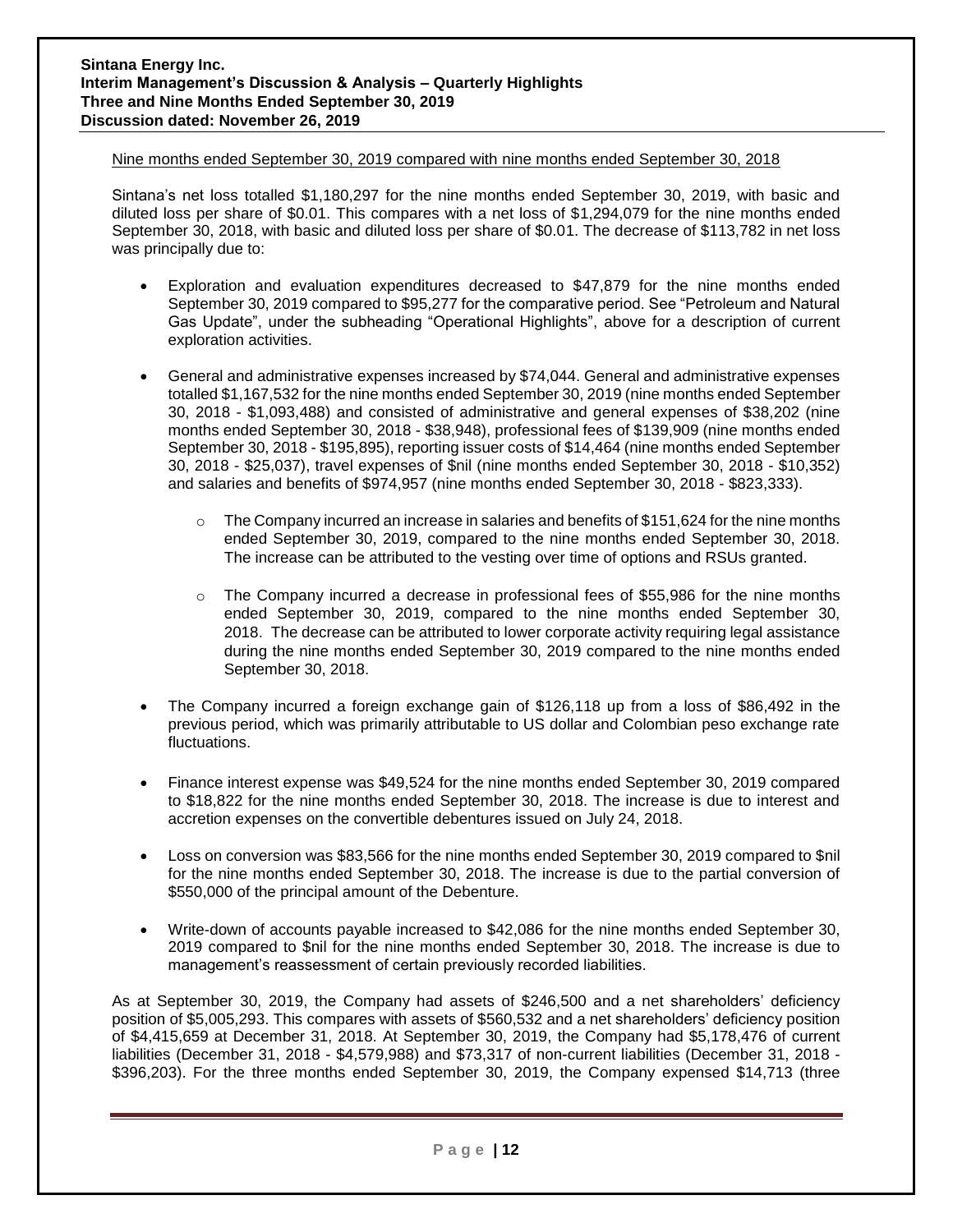months ended September 30, 2018 – \$53,053) as exploration and evaluation expenditures on its hydrocarbon ownership interests.

At September 30, 2019, the Company had a working capital deficiency of \$4,931,976 (December 31, 2018 – working capital deficiency of \$4,019,456). The Company had cash and cash equivalents of \$230,522 at September 30, 2019 (December 31, 2018 - \$517,379). The increase in working capital deficiency of \$912,220 from December 31, 2018 to September 30, 2019, is primarily due to deferred compensation.

#### **Cash Flow**

At September 30, 2019, the Company had cash and cash equivalents of \$230,522. The decrease in cash and cash equivalents of \$286,857 from the December 31, 2018 cash and cash equivalents balance of \$517,379 was a result of net cash outflows for operating activities of \$286,857. Operating activities were mainly affected by a net loss of \$1,180,297, share-based compensation of \$134,687, accretion on convertible debentures of \$17,229, accrued interest on convertible debentures of \$32,295, loss on conversion of \$83,566, write-down of accounts payable of \$42,086 and net change in non-cash working capital balances of \$667,749 due to a decrease in accounts receivable and other assets of \$27,175, a decrease in accounts payable and other liabilities of \$70,825 and an increase of \$711,399 in deferred compensation.

#### **Liquidity and Financial Position**

The Company derives no income from operations, has continuing operating losses and limited working capital. Accordingly, the activities of the Company have been financed by cash raised through private placements of securities, convertible debentures and sales of non-core assets. As the Company does not expect to generate positive cash flows from operations in the near future, it will continue to rely primarily upon the sale of securities to raise capital.

At the date of this Interim MD&A, the Company estimates that it has sufficient cash on hand to remain a going concern for the remainder of fiscal 2019. However, it will need to secure additional financing to carry on business activities in 2020 and thereafter unless it commences producing hydrocarbons in sufficient quantities to meet the Company's ongoing need for additional working capital. The major variables are expected to be the size, timing and results of the Company's compliance requirements and its ability to continue to access capital to fund its ongoing activities. Although the Company has been successful in raising funds to date, there is no assurance that future equity capital or debt will be available to the Company in the amounts or at the times desired or on terms that are acceptable to the Company, if at all. See "Risk Factors" below. In addition, the Company will defer payment of certain liabilities, primarily compensation, until it is in a financial position to discontinue this practice.

It is difficult, at this time, to definitively project the total funds necessary to effect the planned activities of the Company. For these reasons, management considers it to be in the best interests of the Company and its shareholders to afford management a reasonable degree of flexibility as to how funds are employed, or for other purposes, as needs arise. See "Risk Factors" and "Cautionary Note Regarding Forward-Looking Information".

Changes in capital markets, including a decline in the market prices for hydrocarbons, could materially and adversely impact Sintana's ability to continue as a going concern.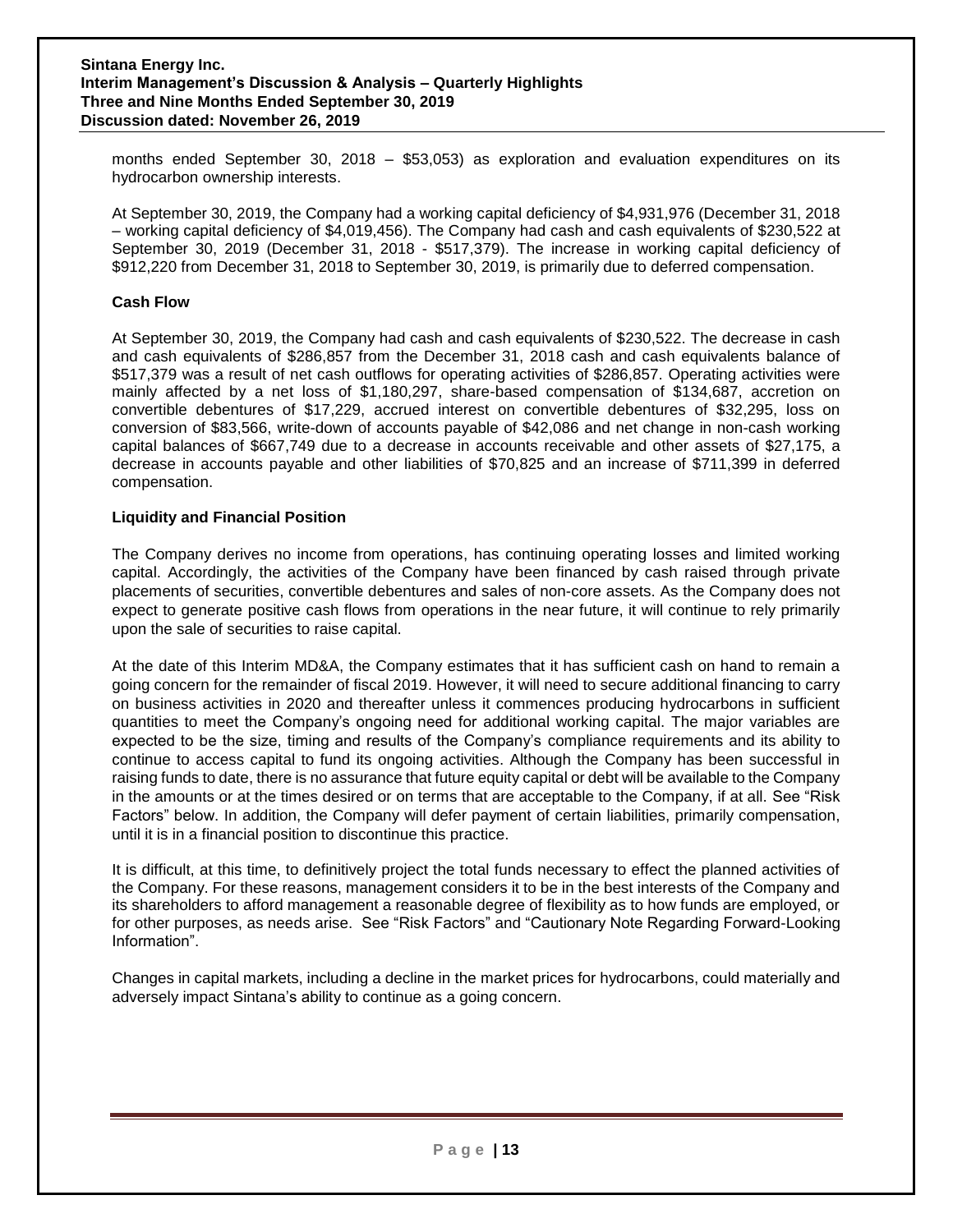#### **Outlook**

The Company routinely evaluates various business development opportunities.

#### **Disclosure of Internal Controls**

Management has established processes to provide it with sufficient knowledge to support representations that it has exercised reasonable diligence to ensure that (i) the unaudited condensed interim consolidated financial statements do not contain any untrue statement of material fact or omit to state a material fact required to be stated or that is necessary to make a statement not misleading in light of the circumstances under which it is made, as of the date of and for the periods presented by the unaudited condensed interim consolidated financial statements, and (ii) the unaudited condensed interim consolidated financial statements fairly present in all material respects the financial condition, results of operations and cash flow of the Company, as of the date of and for the periods presented.

In contrast to the certificate required for non-venture issuers under National Instrument 52-109 Certification of Disclosure in Issuers' Annual and Interim Filings ("NI 52-109"), the Venture Issuer Basic Certificate does not include representations relating to the establishment and maintenance of disclosure controls and procedures ("DC&P") and internal control over financial reporting ("ICFR"), as defined in NI 52-109. In particular, the certifying officers filing such certificate are not making any representations relating to the establishment and maintenance of:

(i) controls and other procedures designed to provide reasonable assurance that information required to be disclosed by the issuer in its annual filings, interim filings or other reports filed or submitted under securities legislation is recorded, processed, summarized and reported within the time periods specified in securities legislation; and

(ii) a process to provide reasonable assurance regarding the reliability of financial reporting and the preparation of consolidated financial statements for external purposes in accordance with the issuer's GAAP (IFRS).

The Company's certifying officers are responsible for ensuring that processes are in place to provide them with sufficient knowledge to support the representations they are making in the certificate. Investors should be aware that inherent limitations on the ability of certifying officers of a venture issuer to design and implement on a cost effective basis DC&P and ICFR as defined in NI 52-109 may result in additional risks to the quality, reliability, transparency and timeliness of interim and annual filings and other reports provided under securities legislation.

#### **Risk Factors**

An investment in the securities of the Company is highly speculative and involves numerous and significant risks. Such investment should be undertaken only by investors whose financial resources are sufficient to enable them to assume these risks and who have no need for immediate liquidity in their investment. Prospective investors should carefully consider the risk factors that have affected, and which in the future are reasonably expected to affect, the Company and its financial position. Please refer to the section entitled "Risk Factors" in the Company's Annual MD&A for the fiscal year ended December 31, 2018, available on SEDAR at [www.sedar.com.](http://www.sedar.com/)